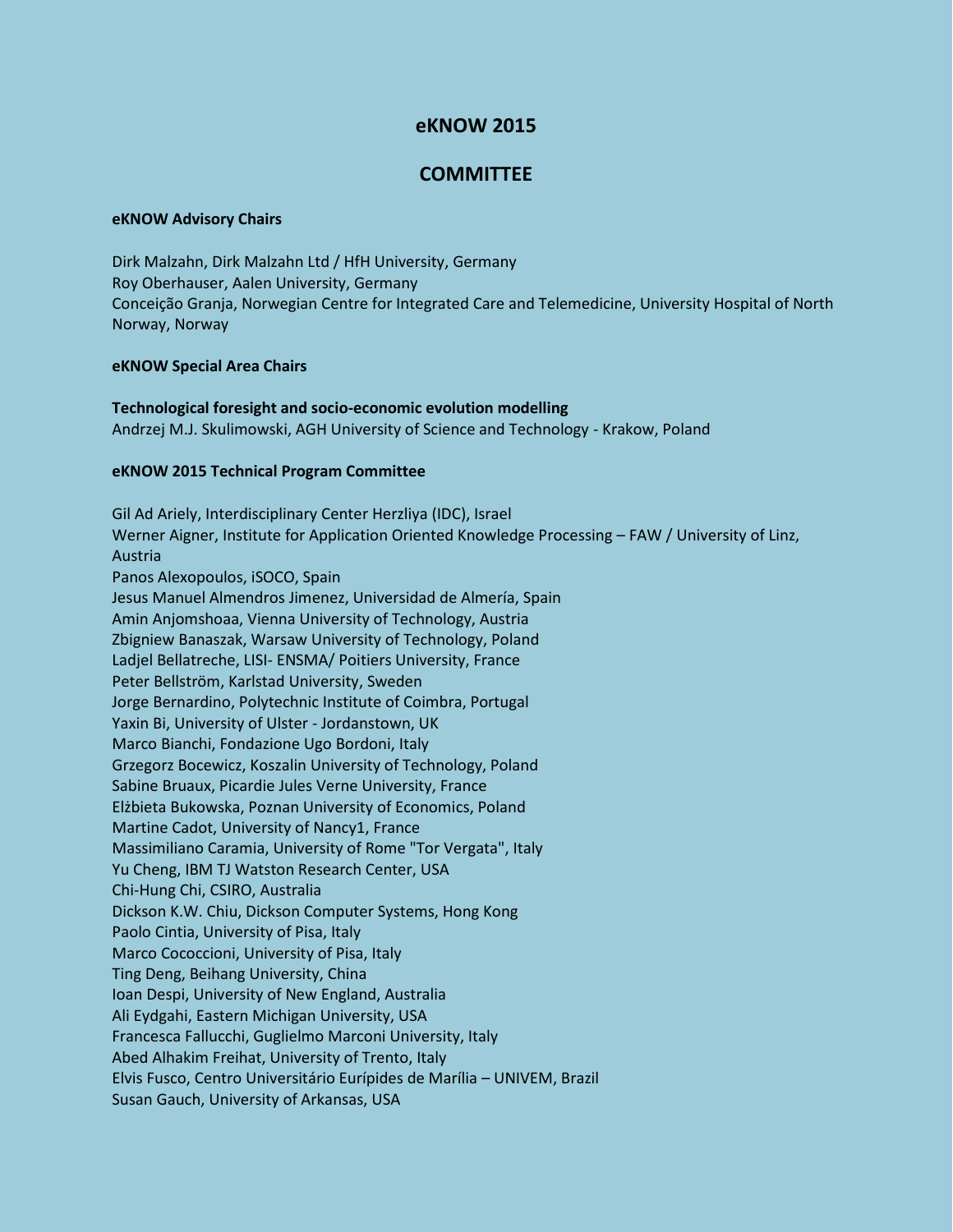Conceição Granja, Norwegian Centre for Integrated Care and Telemedicine, University Hospital of North Norway, Norway Gregory Grefenstette, Exalead, France Pierre Hadaya, ESG UQAM, Canada Georges Hebrail, Electricité De France (EDF) R&D, France Juergen Hoenigl, Johannes Kepler University, Austria Daniela Hossu, University 'Politehnica' of Bucharest, Romania Vana Kalogeraki, Athens University of Economics and Business, Greece Khaled Khelif, EADS- Val de Reuil, France Daniel Kimmig, Karlsruhe Institute of Technology (KIT), Germany Marite Kirikova, Riga Technical University, Latvia Frank Klawonn, Ostfalia University of Applied Sciences, Germany Tomomi Kobayashi, Waseda University, Japan Andrew Kusiak, The University of Iowa, USA Franz Lehner, University of Passau, Germany Johannes Leveling, CNGL, Ireland Chee-Peng Lim, Deakin University, Australia Matthias Loskyll, German Research Center for Artificial Intelligence (DFKI), Germany Dickson Lukose, MIMOS-Berhad, Malaysia Dirk Malzahn, Dirk Malzahn Ltd / HfH University, Germany Philippe Marchildon, Université du Québec à Montréal, Canada Mohammed Ameen Marghlani, King Abdulaziz University, Saudi Arabia Luis Martínez López, University of Jaén, Spain Marco Mevius, HTWG Konstanz, Germany Toshiro Minami, Kyushu Institute of Information Sciences, Japan Anirban Mondal, University of Tokyo, Japan Yasuhiko Morimoto, Hiroshima University, Japan Mirco Nanni, ISTI-CNR, Italy Roy Oberhauser, Aalen University, Germany Olasunkanmi Olajide, Federal University of Agriculture, Nigeria Daniel O'Leary, University of Southern California, USA Jonice Oliveira, Federal University of Rio de Janeiro (UFRJ), Brazil Joanna Isabelle Olszewska, University of Gloucestershire, United Kingdom Sethuraman Panchanathan, Arizona State University, USA Andreas Papasalouros, University of the Aegean - Samos, Greece Ludmila Penicina, Riga Technical University, Latvia Tuan D. Pham, The University of Aizu - Aizu-Wakamatsu, Japan Lukas Pichl, International Christian University, Japan Przemysław Pukocz, P&B Foundation / AGH University of Science and Technology, Poland Lukasz Radlinski, West Pomeranian University of Technology, Poland P.Krishna Reddy, International Institute of Information Technology Hyderabad (IIITH), India Ulrich Reimer, University of Applied Sciences St. Gallen, Switzerland Pierre N. Robillard, Polytechnique Montréal, Canada Fariba Sadri, Imperial College of Science, Technology and Medicine, UK Aitouche Samia, University Hadj Lakhdar Batna, Algeria Jagannathan Sarangapani, Missouri University of Science and Technology, USA Dobrica Savic, International Atomic Energy Agency, Austria Erwin Schaumlechner, Tiscover GmbH - Hagenberg, Austria